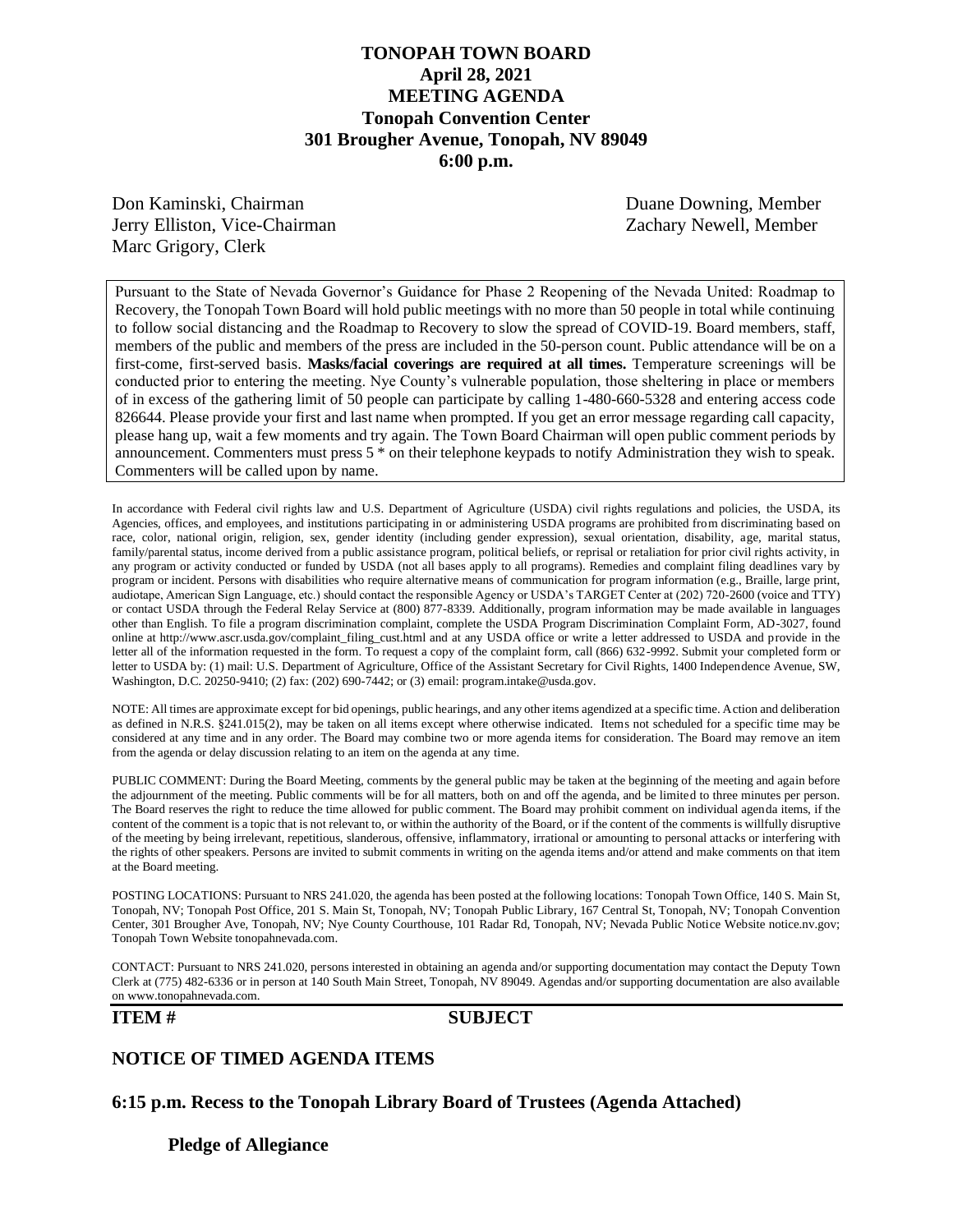- 1. Public Comment Three minute time limit per person for matters both on and off the agenda. No action will be taken by the Board.
- 2. For Possible Action Approval of the Agenda for the Tonopah Town Board Meeting held this day, April 28, 2021.
- 3. For Possible Action Discussion, deliberation, and possible action to approve minutes, in context, from the following budget workshops and regular meetings: Budget Workshops: February 19, 2021; March 26, 2021; April 9, 2021 Regular Meetings: March 24, 2021 and April 14, 2021
- 4. Town Board Member's, Department Manager's, Nye County Commissioner's and Tonopah Main Street Comments This item is limited to announcements and/or topics/issues proposed for future meetings / workshops.
- 5. For Presentation Only Presentation for Salt Lake Express. A day shuttle bus service between Reno and Las Vegas. (Petitioner: Salt Lake Express Sales and Grant Administrator Kathy Pope)
- 6. For Possible Action Discussion, deliberation, and possible action to allow the Tonopah High School to use Town owned property located off Ray Tennant Drive for Senior Send-Off bonfire to be held May 14, 2021. (Petitioner: Tonopah High School Student Council President Layla Ramirez)
- 7. For Possible Action Discussion, deliberation, and possible action to approve the 5/8ths room tax grant application for the Rocky Mountain Elk Foundation banquet to be held May 1, 2021. Total amount of funds requested: \$1,000.00. (Petitioner: Don Kaminski)
- 8. For Possible Action Discussion, deliberation, and possible decision to approve Scope of Work for Civil Engineering Plans, Design and Professional Services from Nevada Geo-Tech, Inc. relating to the Union Plaza and Convention Center Parking Lots Projects. (Petitioner: Administrative Manager Chris Mulkerns)
- 9. For Possible Action Discussion, deliberation, and possible decision to authorize the purchase of like new Konica Minolta Bizhub C308 color digital copy/print/scan/fax machine for the Convention Center. (Petitioner: Administrative Manager Chris Mulkerns and Utility Manager Joe Westerlund)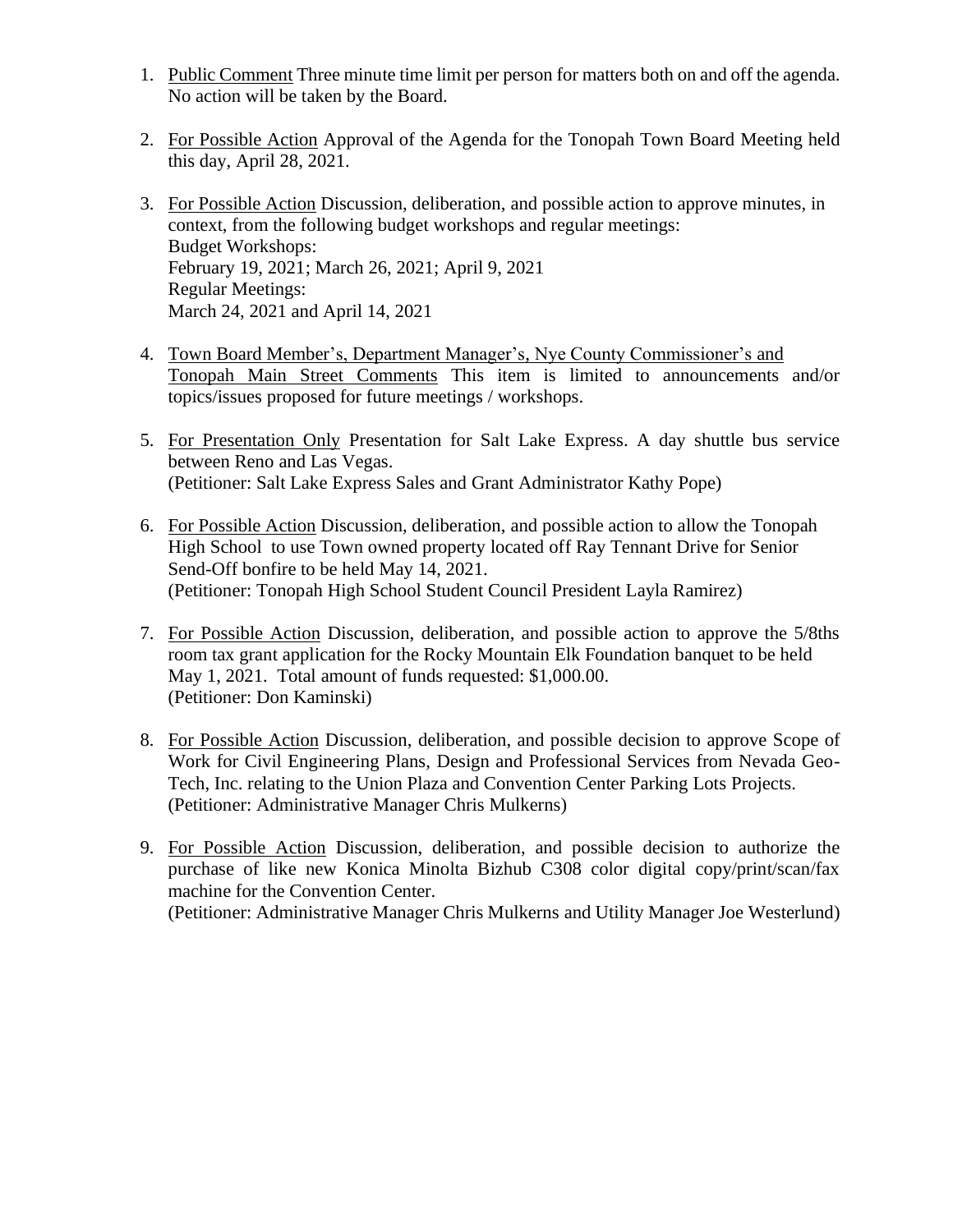- 10. For Possible Action Discussion, deliberation, and possible action on Department Staff Reports:
	- a) Town Administration
	- b) Town Maintenance
	- c) Fire Department
	- d) Pool
	- e) Parks
	- f) Fairgrounds
	- g) Joe Friel Sports Complex
	- h) Tonopah Historic Mining Park
	- i) Convention Center
	- j) Tourism/Events, Room Tax
	- k) Capital Projects
	- l) Tonopah Public Utilities Water Fund: Administration, Operations, Distribution, Transmissions, Wells
	- m) Tonopah Public Utilities Sewer Fund: Administration, Operations, Treatment Plant
- 11. Correspondence Review and discussion; no action will be taken.
- 12. For Possible Action Approval of vouchers for payment.
- 13. Public Comment Three minute time limit per person for matters both on and off the agenda. No action will be taken by the Board.
- 14. For Possible Action Adjourn.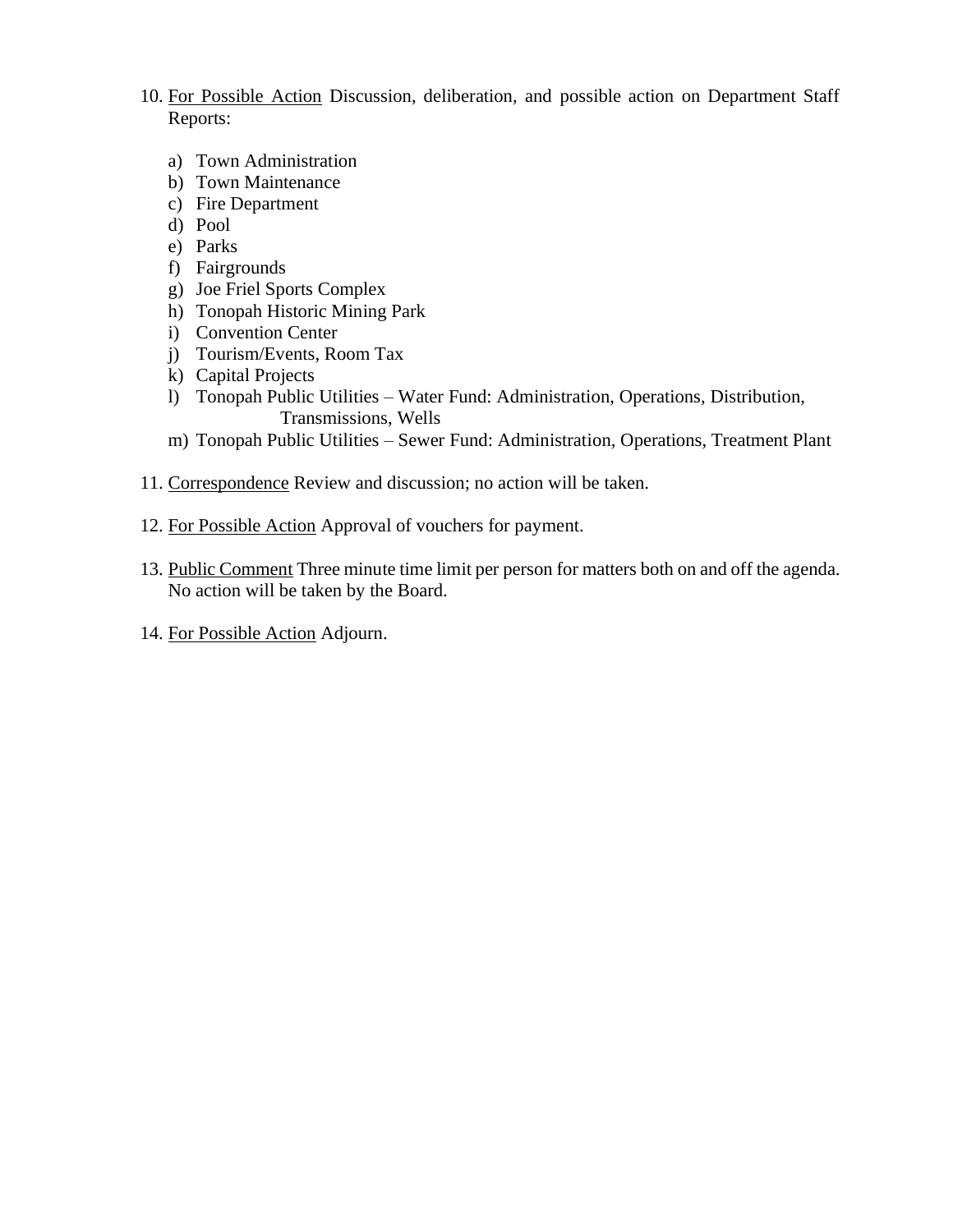# **TONOPAH LIBRARY DISTRICT BOARD OF TRUSTEES April 28, 2021 MEETING AGENDA Tonopah Convention Center 301 Brougher Avenue, Tonopah, NV 89049 6:15 p.m.**

Duane Downing, Chairman Jerry Elliston, Trustee Don Kaminski, Vice-Chairman Zachary Newell, Trustee Marc Grigory, Clerk

Pursuant to the State of Nevada Governor's Guidance for Phase 2 Reopening of the Nevada United: Roadmap to Recovery, the Tonopah Library District Board of Trustees will hold public meetings with no more than 50 people in total while continuing to follow social distancing and the Roadmap to Recovery to slow the spread of COVID-19. Board members, staff, members of the public and members of the press are included in the 50-person count. Public attendance will be on a first-come, first-served basis. Temperature screenings will be conducted prior to entering the meeting. **Masks/face coverings are required at all times.** Nye County's vulnerable population, those sheltering in place or members of in excess of the gathering limit of 50 people can participate by calling 1-480-660-5328 and entering access code 826644. Please provide your first and last name when prompted. If you get an error message regarding call capacity, please hang up, wait a few moments and try again. The Tonopah Library District Board of Trustees Chairman will open public comment periods by announcement. Commenters must press 5 \* on their telephone keypads to notify Administration they wish to speak. Commenters will be called upon by name.

In accordance with Federal civil rights law and U.S. Department of Agriculture (USDA) civil rights regulations and policies, the USDA, its Agencies, offices, and employees, and institutions participating in or administering USDA programs are prohibited from discriminating based on race, color, national origin, religion, sex, gender identity (including gender expression), sexual orientation, disability, age, marital status, family/parental status, income derived from a public assistance program, political beliefs, or reprisal or retaliation for prior civil rights activity, in any program or activity conducted or funded by USDA (not all bases apply to all programs). Remedies and complaint filing deadlines vary by program or incident. Persons with disabilities who require alternative means of communication for program information (e.g., Braille, large print, audiotape, American Sign Language, etc.) should contact the responsible Agency or USDA's TARGET Center at (202) 720-2600 (voice and TTY) or contact USDA through the Federal Relay Service at (800) 877-8339. Additionally, program information may be made available in languages other than English. To file a program discrimination complaint, complete the USDA Program Discrimination Complaint Form, AD-3027, found online at http://www.ascr.usda.gov/complaint\_filing\_cust.html and at any USDA office or write a letter addressed to USDA and provide in the letter all of the information requested in the form. To request a copy of the complaint form, call (866) 632-9992. Submit your completed form or letter to USDA by: (1) mail: U.S. Department of Agriculture, Office of the Assistant Secretary for Civil Rights, 1400 Independence Avenue, SW, Washington, D.C. 20250-9410; (2) fax: (202) 690-7442; or (3) email: program.intake@usda.gov.

NOTE: All times are approximate except for bid openings, public hearings, and any other items agendized at a specific time. Action and deliberation as defined in N.R.S. §241.015(2), may be taken on all items except where otherwise indicated. Items not scheduled for a specific time may be considered at any time and in any order. The Board may combine two or more agenda items for consideration. The Board may remove an item from the agenda or delay discussion relating to an item on the agenda at any time.

PUBLIC COMMENT: During the Board Meeting, comments by the general public may be taken at the beginning of the meeting and again before the adjournment of the meeting. Public comments will be for all matters, both on and off the agenda, and be limited to three minutes per person. The Board reserves the right to reduce the time allowed for public comment. The Board may prohibit comment on individual agenda items, if the content of the comment is a topic that is not relevant to, or within the authority of the Board, or if the content of the comments is willfully disruptive of the meeting by being irrelevant, repetitious, slanderous, offensive, inflammatory, irrational or amounting to personal attacks or interfering with the rights of other speakers. Persons are invited to submit comments in writing on the agenda items and/or attend and make comments on that item at the Board meeting.

POSTING LOCATIONS: Pursuant to NRS 241.020, the agenda has been posted at the following locations: Tonopah Town Office, 140 S. Main St, Tonopah, NV; Tonopah Post Office, 201 S. Main St, Tonopah, NV; Tonopah Public Library, 167 Central St, Tonopah, NV; Tonopah Convention Center, 301 Brougher Ave, Tonopah, NV; Nye County Courthouse, 101 Radar Rd, Tonopah, NV; Nevada Public Notice Website notice.nv.gov; Tonopah Town Website tonopahnevada.com.

CONTACT: Pursuant to NRS 241.020, persons interested in obtaining an agenda and/or supporting documentation may contact the Deputy Town Clerk at (775) 482-6336 or in person at 140 South Main Street, Tonopah, NV 89049. Agendas and/or supporting documentation are also available on www.tonopahnevada.com.